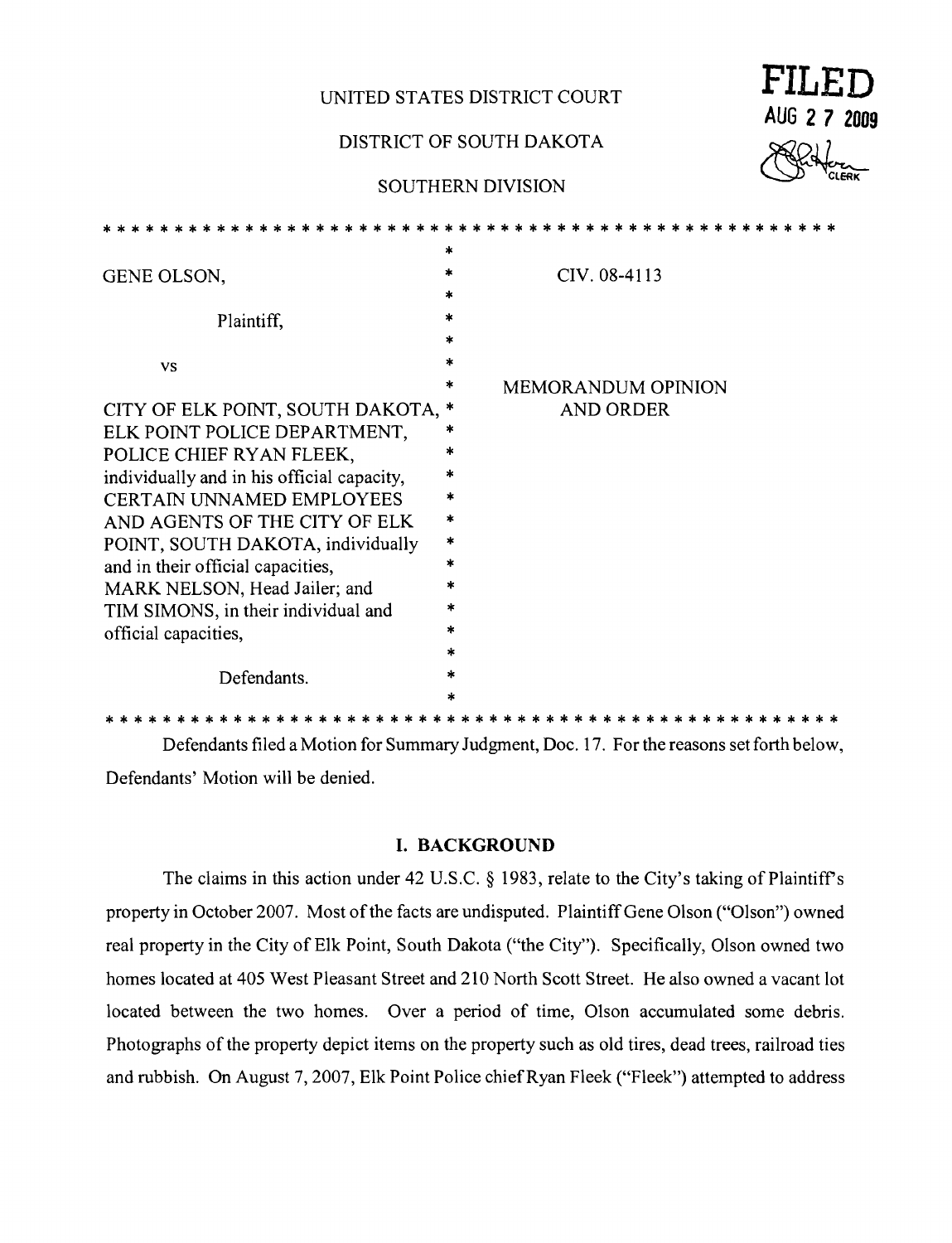this issue by sending a letter to Olson. The letter advised Olson that: (1) he was in violation of Elk Point City Ordinance #168 and #214 as amended, which deals with the keeping of "rubbish, refuse, waste materials, garbage or other junk" within the City; (2) that Olson had failed to fulfill a previous commitment to the City to clear railroad ties offhis property; and (3) that if Olson did not remedy the situation, the City would enter his property to bring it into compliance by removing the debris. The letter also advised Olson that he was in violation of Elk Point City ordinance 222-1 based upon several abandoned or inoperable vehicles on his property. Finally, the letter advised Olson that he had 21 days to request a hearing. Olson does not dispute that he received this letter from Fleek.

By October, some debris remained on Olson's property and Fleek and other representatives ofthe City entered Olson's property and removed it. Plaintiff asserts that Fleek and the others also unlawfully took valuable property that was not debris. He described some of this property during his deposition:

A: Welders, generators, I had a rebuilt engine I was going to put in my truck, I had alternator and starter equipment. I had a thousand gallons ofvegetable oil that I used in my truck. I used it to mix my fuel. I like to make biodiesel. Ladders, tools, I had a little motorcycle the kids liked to play on. Do you want me to go into more detail? Q: Sure.

A: A brand-new Weed Eater, two of them. Lawn mower. That's all I can think of offthe top of my head.

Q: Okay.

A: I had a fuel tank, forks for my skid loader, railroad ties.

(Doc. 24-3, Deposition of Plaintiff at p. 20-21.) Plaintiff submitted an Affidavit in opposition to Defendants' motion for summary judgment which includes a list of the property taken by Defendants and his opinion of the fair market value therefor. (Doc. 24-2.) The value of all the property taken is listed at \$68,426.00. This includes a sleeper for a truck valued by Plaintiff at \$22,932.00.

In his Complaint, Plaintiff asserts that Fleek and other City agents and employees unlawfully entered his property and deprived him of his personal property in violation of his constitutional right to due process. He alleges that the City failed to properly supervise or train its employees.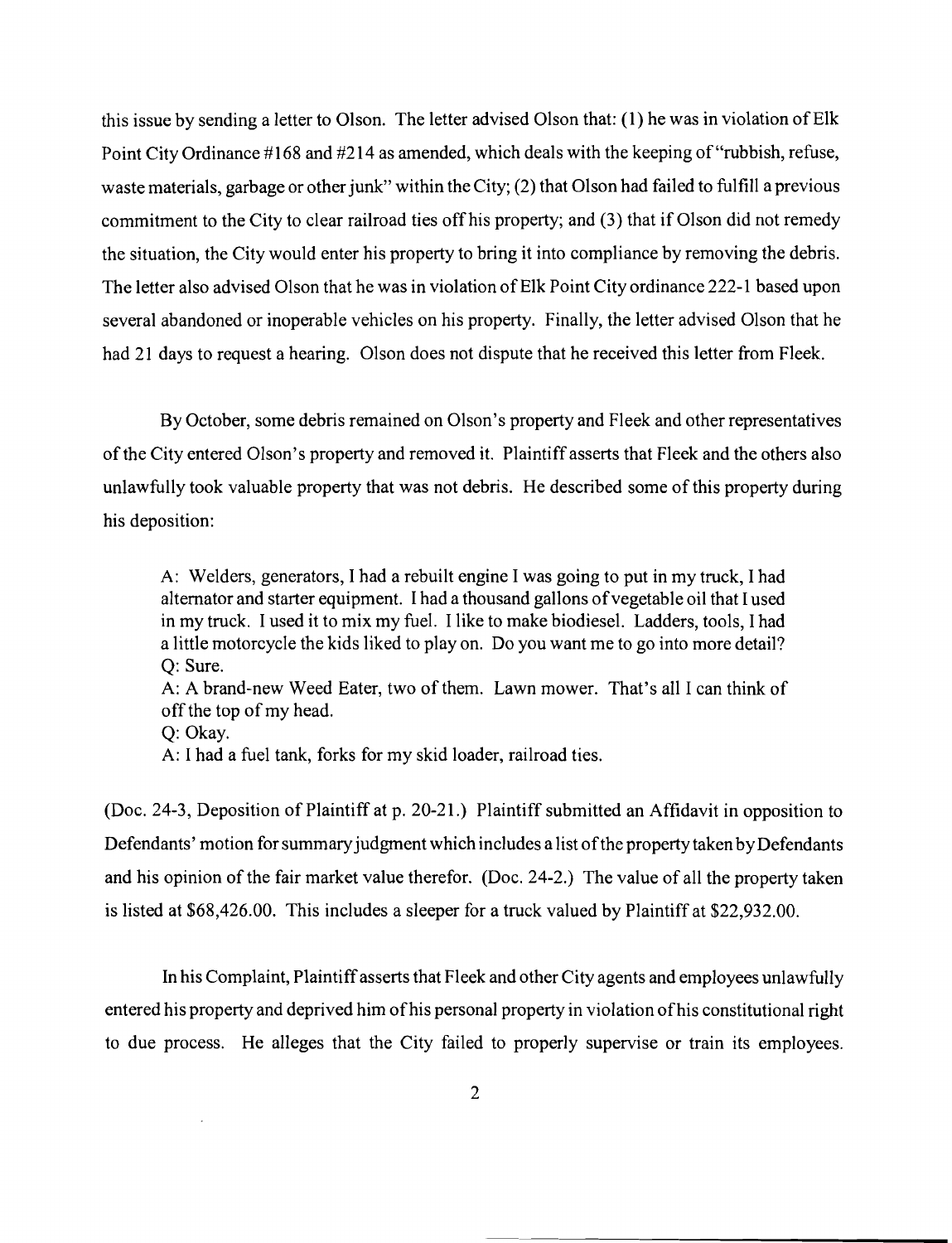Defendants deny that any conduct on their part deprived Plaintiff of any constitutional right or caused Plaintiff any damage.

### **II. DISCUSSION**

Rule 56(c) of the Federal Rules of Civil Procedure provides that summary judgment shall be entered "ifthe pleadings, depositions, answers to interrogatories, and admissions on file, together with the affidavits, if any, show that there is no genuine issue as to any material fact and that the moving party is entitled to a judgment as a matter of law." Fed. R. Civ. P. 56(c). In ruling on a motion for summary judgment, the Court is required to view the facts in the light most favorable to the nonmoving party and must give that party the benefit of all reasonable inferences to be drawn from the underlying facts. *AgriStor Leasing* v. *Farrow,* 826 F.2d 732, 734 (8th Cir. 1987). The moving party bears the burden of showing both the absence of a genuine issue of material fact and its entitlement to judgment as a matter oflaw. Fed. R. Civ. P. 56(c); *Anderson* v. *Liberty Lobby, Inc,* 477 U.S. 242 (1986).

#### **A. Liability of the City**

The City does not dispute that Plaintiffhas a protected interest in his property, and Plaintiff does not contest that he received notice the debris would be removed, or that the City rightfully removed the debris from his land. Plaintiffs claim is that other valuable items were unlawfully removed without notice and an opportunity to be heard in violation ofhis constitutional right to due process. Because a municipality cannot be held liable solely on the basis of respondeat superior under Section 1983, Monell v. Department of Social Servs., 436 U.S. 658, 691 (1978), Plaintiff must show that an Elk Point City policy, custom, pattern or practice played a role in the alleged violation of his due process rights. There are four ways a plaintiff may demonstrate the existence of such a policy, custom, pattern or practice for which a municipality can be held liable under Section 1983: (1) an express policy endorsed or ordered by the municipality, *Pembaur* v. *City o/Cincinnati, 475*  U.S. 469, 480 (1986); (2) a custom or practice that is so pervasive and widespread that the municipality had either actual or constructive knowledge of it, *City of St. Louis v. Praprotnik*, 485 U.S. 112, 130 (1988); (3) actions taken or decisions made by the municipal employee who, as a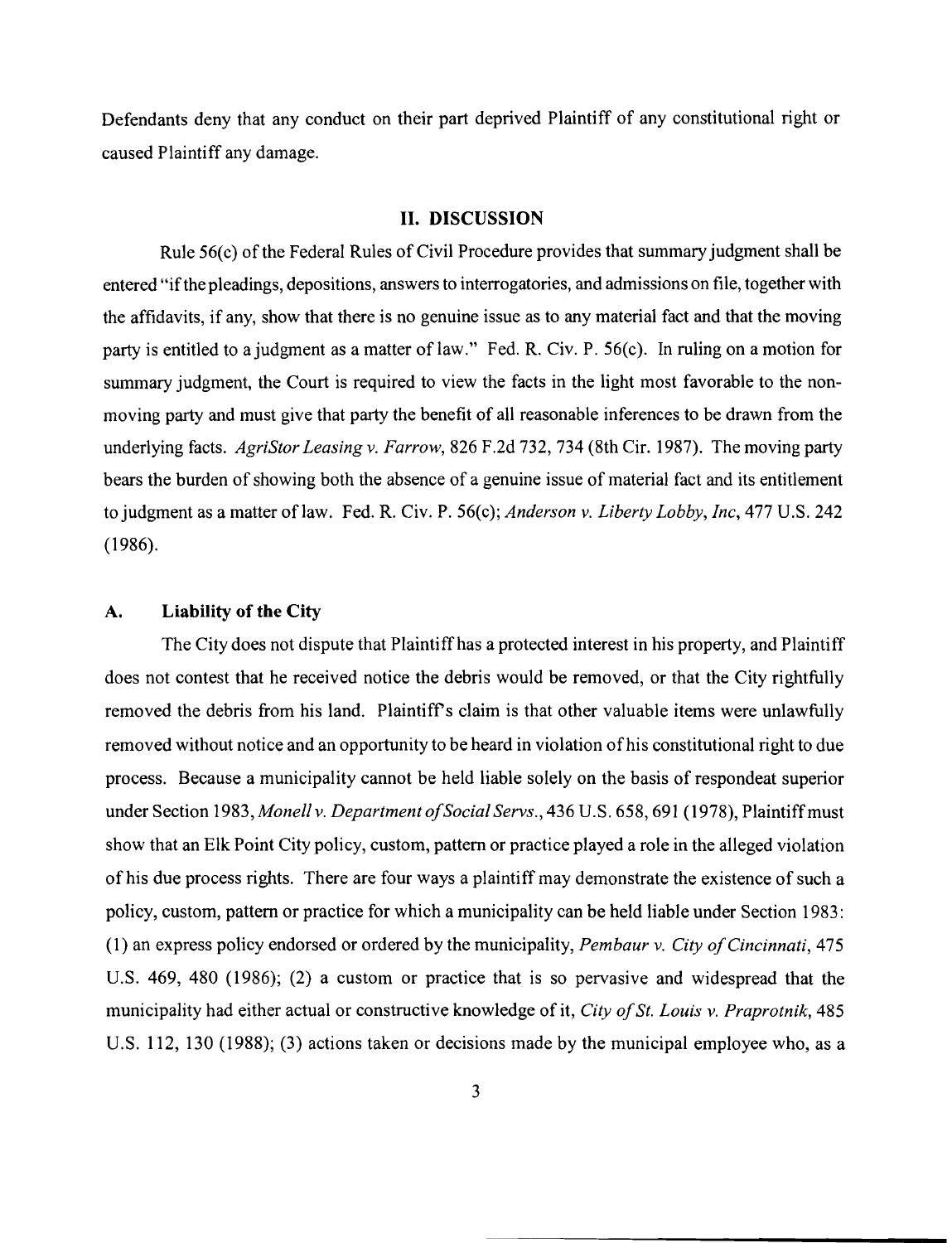matter oflaw, is responsible for establishing municipal policies with respect to the area in which the action is taken, *Praprotnik,* 485 U.S. at 123, or; (4) where the failure ofthe municipality to train its employees rises to the level of deliberate indifference to the constitutional rights of others, *City of Canton* v. *Harris,* 489 U.S. 378, 388 (1989).

Plaintiffalleged in his Complaint but has not offered any evidence that the City failed to train Fleek or the other unnamed employees who removed Plaintiff's belongings. In his brief, Plaintiff asserts the City is liable for his damages because Fleek is a policy-maker for the City. Whether an official has final policymaking authority is a legal question for the Court to determine on the basis of state and local law. *Jett* v. *Dallas Independent School District,* 491 U.S. 701,737 (1989); *McGautha* v. *Jackson Count, Missouri, Collections Dep 't,* 36 F.3d 53, 56 (8th Cir. 1994). Although the official in question does not have to be a final policymaker for all purposes, but only with respect to the conduct challenged, simply exercising discretion in an area where that official is not the final policymaker under state law cannot, by itself, establish municipal liability. *Pembaur,* 475 U.S. at 481. According to Plaintiff, evidence that Fleek is a policy maker includes that Fleek sent the letter advising Plaintiff the City would enter his property, and that Fleek did enter Plaintiff's property and remove his belongings. The City admits that municipal liability for violating constitutional rights may arise from a single act of a policy maker, but denies that Fleek was a policy maker because he does not draft, propose or pass municipal ordinances, but is simply charged with enforcing the law. Defendants did not address the scope of Fleek's policymaking authority in regard to bringing property into compliance with the City's ordinances. Plaintiff offers evidence that Fleek was instrumental in removing Plaintiff's property because he wrote the letter to Plaintiff and he removed some property, but Plaintiff does not address the state or local law which gives the Chief of Police final policymaking authority in this area. Looking at the South Dakota Codified Laws, the Court found that state law provides: "The chief of police shall perform such duties as shall be prescribed by the governing body for the preservation of the peace." SDCL  $\S 9-29-18$ . The Court needs more information about the power and authority of Officer Fleek before it can determine, as a matter of law, whether he is a policymaker for the City when it comes to bringing property into compliance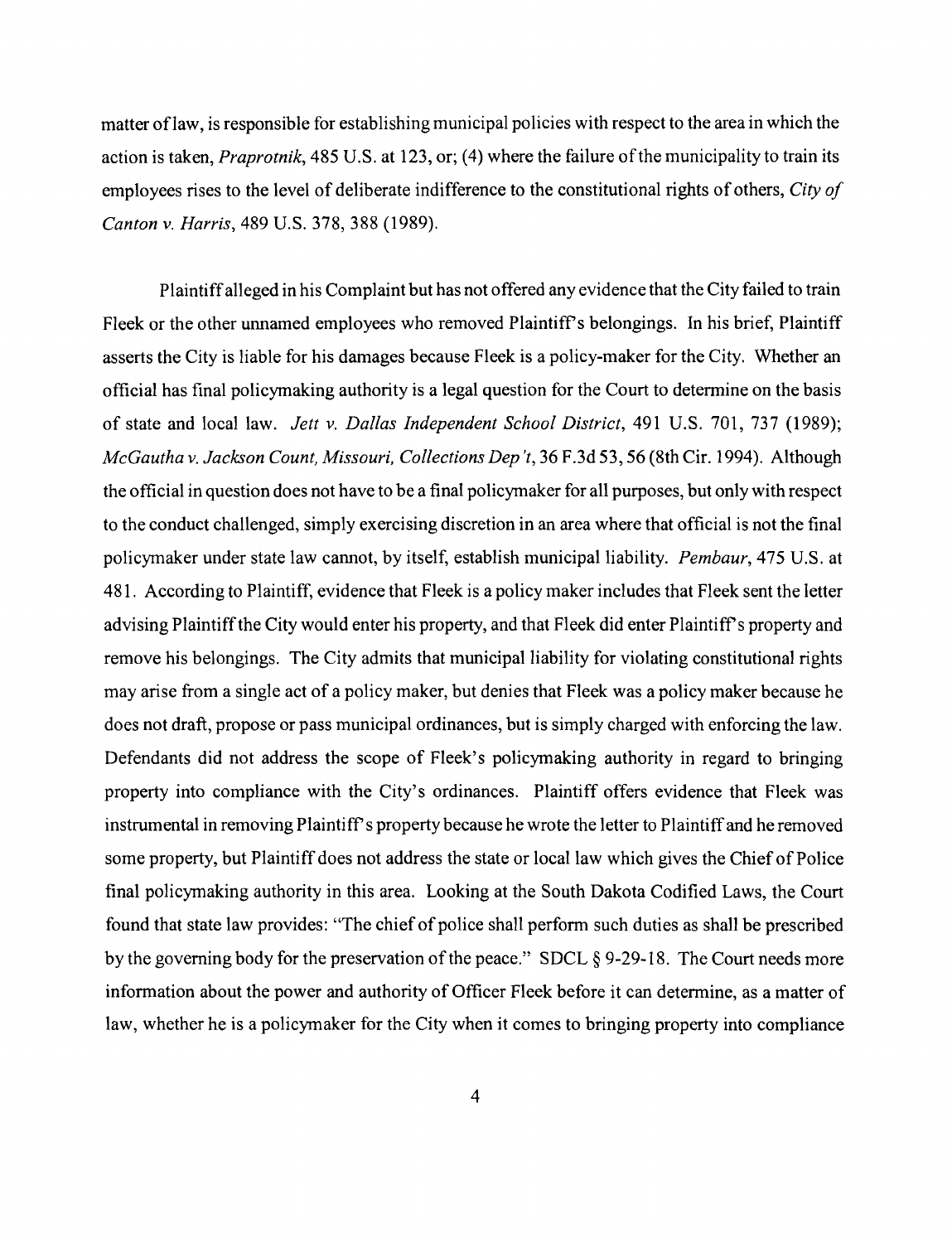with municipal ordinances. Accordingly, the City's motion for summary judgment will be denied without prejudice to the right to renew the motion. *See, e.g,. Rucci* v. *Thoubboron,* 68 F.Supp.2d 311,326 (S.D.N.Y.1999) (denying summary judgment on the issue of whether the defendant was a final policymaker because "the County has offered no evidence on this issue, and since the ultimate burden of showing the absence of a genuine issue of material fact resides with the movant"). The Court notes that the burden of proving Fleek is a policymaker ultimately rests with Plaintiff at trial. See, e.g., Ricketts v. *City of Columbia*, 856 F.Supp 1337, 1344 (W.D. Mo. 1993) (granting motion to set aside verdict in § 1983 claim against city; plaintiffs failed to produce evidence at trial which identified the persons with final policymaking authority for city). For these same reasons, the Court will deny summary judgment on Plaintiff's "official capacity" claims against Fleek and other unnamed City employees.

### **B. Individual Capacity Claims and Qualified Immunity**

Defendants move to dismiss the individual liability claims against them on the ground that they are entitled to qualified immunity under § 1983. As the Eighth Circuit has stated,

"Government officials who perform discretionary functions are entitled to qualified immunity unless their alleged conduct violated clearly established federal constitutional or statutory rights of which a reasonable person in their positions would have known." *Ottman* v. *City ofIndependence. Missouri,* 341 F.3d 751, 756 (8th Cir. 2003). We analyze qualified immunity issue in two steps. First, we ask whether the facts as asserted by the plaintiff "show the officer's conduct violated a constitutional right." *Saucier* v. *Katz,* 533 U.S. 194, 201, 121 S.Ct. 2151, 150 L.Ed.2d 272 (2001). If the answer is no, we grant qualified immunity. If the answer is yes, we go on to determine "whether the right was clearly established." *Id.* "The relevant, dispositive inquiry in determining whether a right is clearly established is whether it would be clear to a reasonable officer that his conduct was unlawful in the situation he confronted." *Id.* at 202,121 S.Ct. 2151.

*Wright* v. *Rolette County,* 417 F.3d 879,884 (8th Cir. 2005). Here, there is no dispute that taking of property without due process violates a constitutional right. The Fourth Amendment protects against unreasonable seizures of property. *Soldal* v. *Cook County,* 506 U.S. 56,61-62 (1992). A seizure of property occurs when "there is some meaningful interference with an individual's possessory interests in that property." *Id.* at 61 (quoting *United States* v. *Jacobsen,* 466 U.S. 109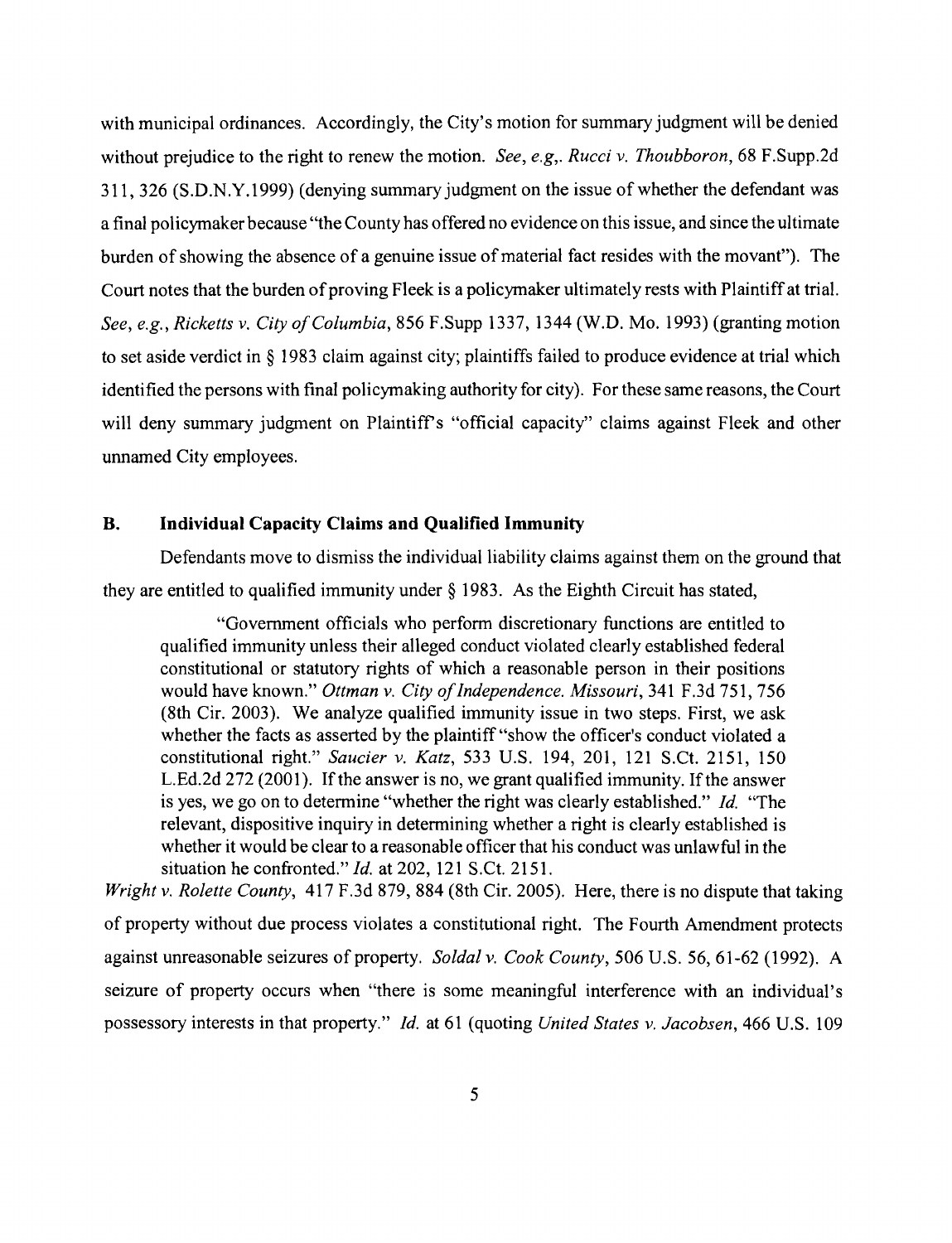(1984)). Plaintiff is not claiming that removal of the dead trees, old tires or other debris violated his rights. Rather, Plaintiffcontends that City officials took valuable items belonging to him which were useful, working personal property, items that he did not think were included in the notice he received or covered by the municipal ordinances cited in the notice. Construing the evidence in favor of Plaintiff as the nonmoving party, as the Court must do for the purpose of summary judgment, the Court finds that a genuine issue ofmaterial fact exists whether the notice adequately advised Plaintiff that everything would be removed from his property and, thus, whether Plaintiff's constitutional rights were violated.

The next step is to determine whether the right was clearly established. "A right is 'clearly established' when the contours of the right are sufficiently clear that a reasonable official would understand that what he is doing violates that right." *Birkenholz* v. *Sluyter,* 857 F.2d 1214, 1216 (8th Cir.1988).

Defendants argue that the actions of Fleek and other City employees were objectively reasonable because: (1) Elk Point ordinances explicitly prohibit residents from allowing debris and junk to accumulate on their property; (2) there is no question that Plaintiff violated these ordinances; (3) Plaintiffreceived notice and an opportunity to be heard and; (4) South Dakota law, SDCL 21-1 0 6, provides that a public nuisance may be abated without civil action or court order. The question is, however, whether it was reasonable for Fleek and others to believe it was lawful to take the items Plaintiff claims were not junk but rather were useful, working, valuable pieces of property. At the summary judgment stage, the Court must view the evidence in the light most favorable to Plaintiff and acknowledge that some ofthe items taken were valuable. A reasonable officer would know, for example, that brand new equipment is not debris and that taking it would violate Plaintiff's rights. If the jury accepts Plaintiff's account that some of the property was operable, used by Plaintiff, and some of the property even new, it could fairly conclude that Fleek and others violated Plaintiff's constitutional rights by taking that property. Because the record does not establish the reasonableness of Fleek's actions or beliefs, the Court cannot rule as a matter of law that Defendants